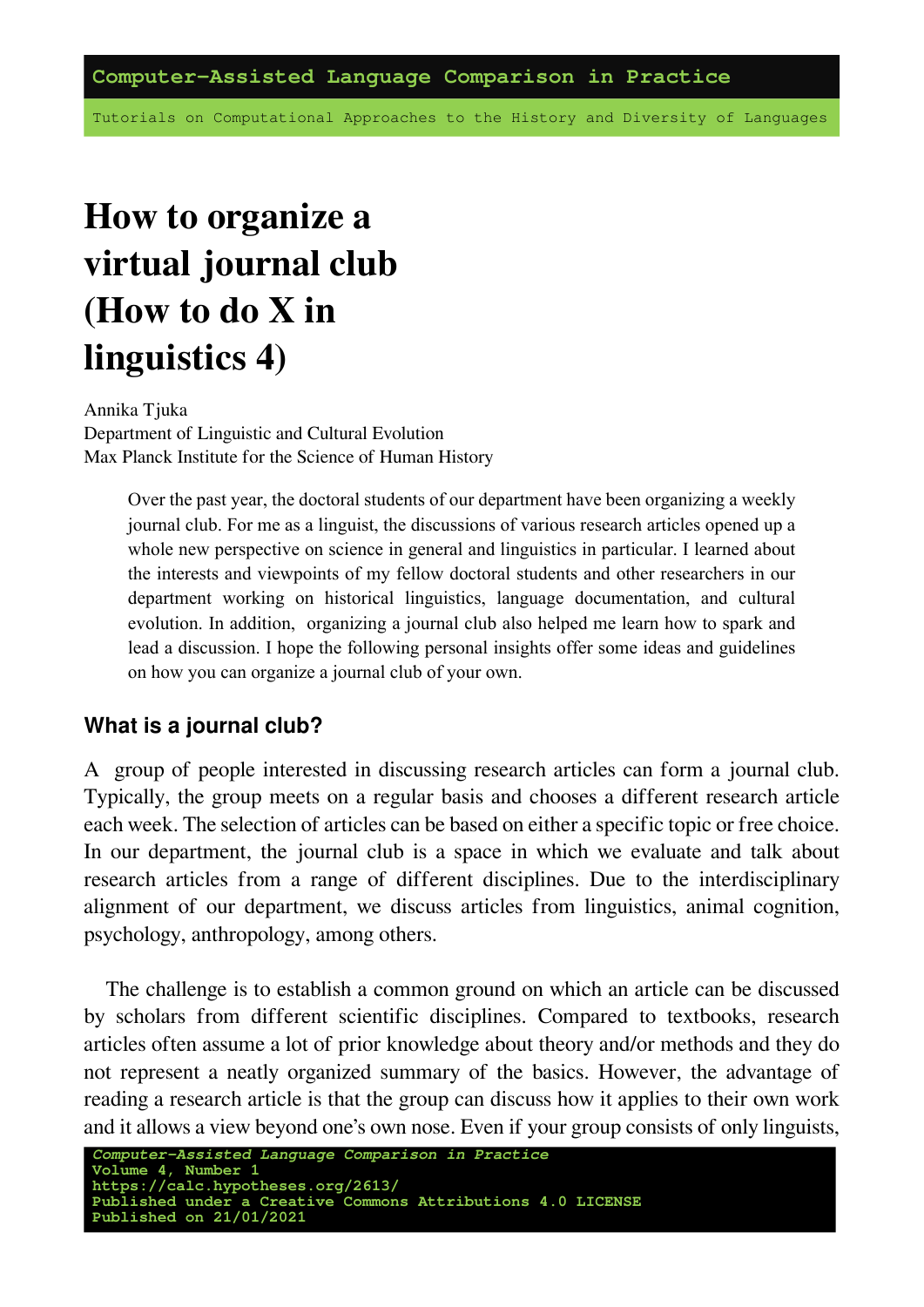they are likely to have different foci in their research. For example, I have a MA degree in linguistics with a focus on psycholinguistics and typology, so that an article on the historical spread of Celtic languages is still a foreign topic to me. Depending on the members of your journal club, you can decide how closely the articles should relate to a particular topic. Some insights into how we select articles for an interdisciplinary department are discussed in the next section.

#### **Article selection**

In our case, we have a weekly rotation of journal club coordinators. Our group consists of 13 organizers (mostly doctoral students). As a journal club coordinator, you are in charge of selecting an article for a specific week. Some find this task quite challenging because they try to find an article that is interesting for the entire department. In my experience, it is not necessary to choose a more general article to have an interesting discussion. Since we are an interdisciplinary department, we have many specialists who have particular research interests. I would encourage everyone to select an article that is interesting to you. Each discussion is different in that it is either nitty-gritty with a small group of experts or a big picture discussion with lots of participants. The number of participants of a journal club session is not a measure of success!

To ensure that we have articles that are of interest to other department members, we created an article recommendation spreadsheet. Over the course of a few weeks, I reached out to individual department members and asked them to send me 1-2 article recommendations. Most of them wanted to present an article by themselves, others send me a list of articles that they would like to see discussed at some point. (This process should be repeated from time to time to get new recommendations and encourage others to present an article in your journal club.) Of course, each journal club coordinator can choose whether to present an article from the recommendation's list or of their own choice.

For the article selection, it is also essential to decide whether or not your group would like to discuss articles written by members of the department. In the event that you want to talk about a colleague's article, ask them beforehand if they are okay with it. You should also make sure that the article selection includes research from people of diverse backgrounds and genders.

The goal of a journal club is to extend your knowledge so I would recommend choosing an article outside of your research area (e.g., linguistics) once in a while. *Language* can be studied from various angles and it is useful to keep an open mind when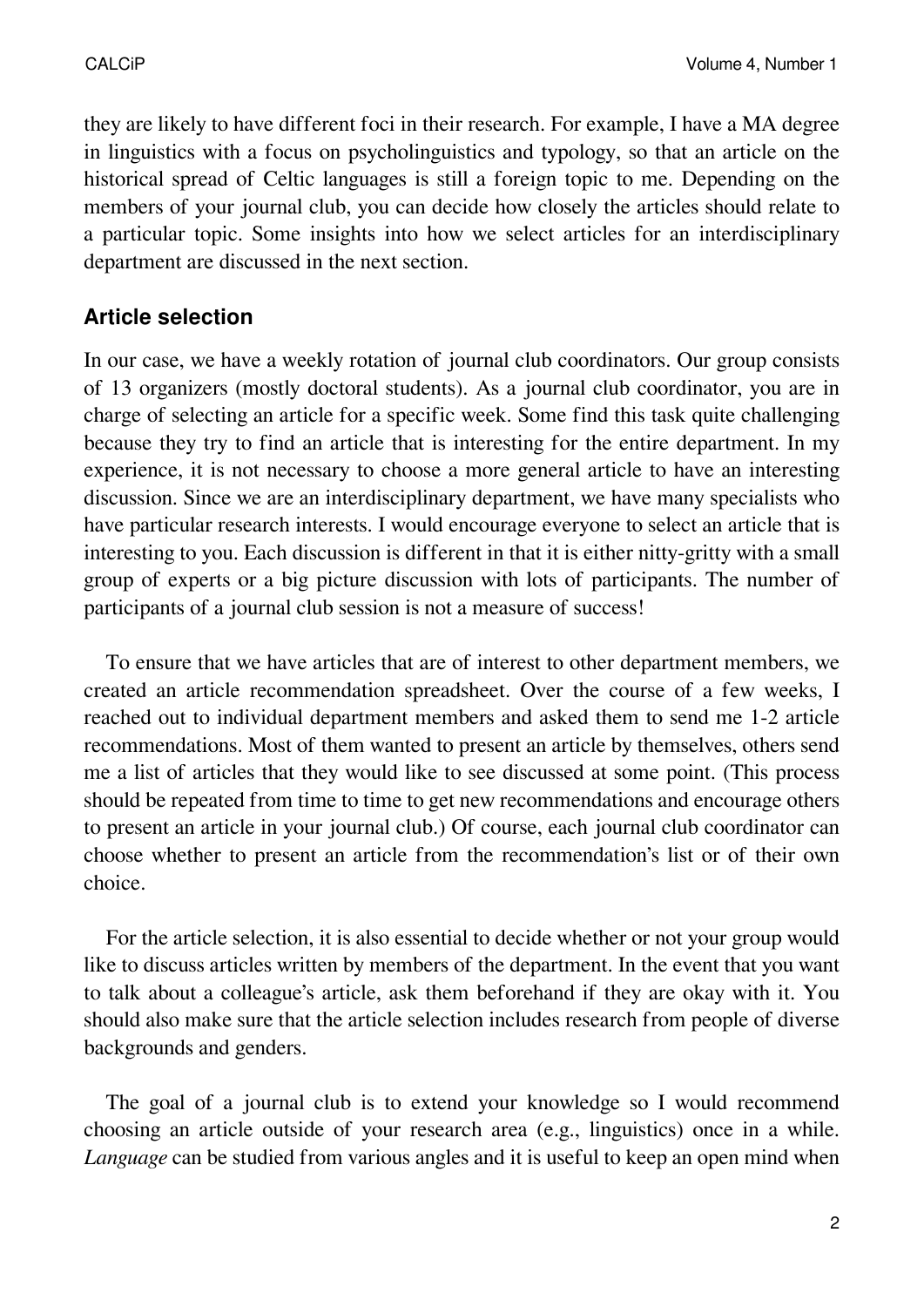selecting an article. It can be tricky to talk about an article with a topic or method that is unfamiliar to members of your group, but those discussions usually open up new perspectives and ideas.

#### **A typical journal club session**

In March 2020, the world went upside down and we suddenly had to cancel all our inperson journal club meetings. Without hesitations and with the support of our coordinators, we quickly established a virtual journal club via Zoom. I was able to get a Zoom license from our IT department so that I could host our weekly Zoom meetings. Our online meetings usually proceed as follows:

At the beginning of each meeting, I make sure that everyone is connected and admitted to the Zoom meeting. As soon as all participants are connected with the audio, I welcome everyone and handover the floor to the journal club coordinator of the week. The coordinator summarizes the main points of the article in about 5-8 minutes. Thereafter, everyone is invited to express their comments and ask questions.

As the coordinator, it comes in handy if you have specific questions prepared in case the participants are shy and nobody wants to go first. It is important that you lead the discussion in that you call on people who raised their hand or unmuted themselves. Especially in an online setting, one person needs to act as a moderator to keep the conversation flowing. Nobody expects that you know the details of the data analysis or the like. However, you should be prepared to comment on the points that have been raised or organically transition to a new focus in the discussion. Our journal club sessions last for one hour.

In the end, the coordinator summarizes the key points of the discussion and thanks everyone for attending. As the Zoom meeting host, I close the session by announcing the coordinator for next week's journal club. After the meeting, the journal club coordinator creates a summary of the discussions as well as the links mentioned in the chat and shares them with the department.

#### **Useful Zoom settings**

Depending on your (or your institution's) preferences, you can choose any video platform for your journal club. I would recommend using a platform that is intended for video chats with multiple attendees. A platform that mainly supports webinars is not sufficient.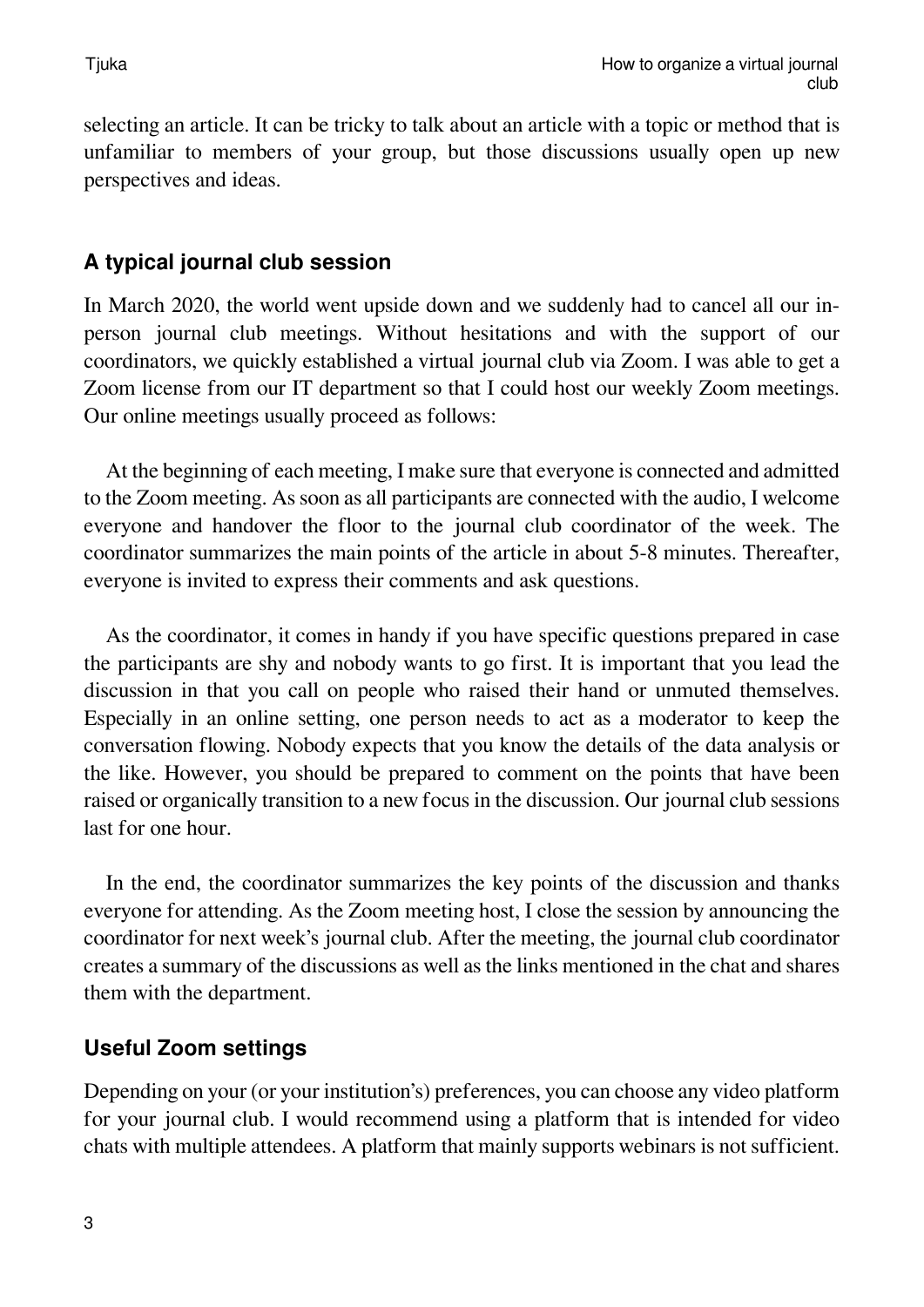Although it is not necessary that everyone has turned on their camera, all participants should be able to unmute themselves and write messages to everyone in the chat.

Some useful Zoom settings are:

- create a recurring meeting with your [personal meeting ID](https://support.zoom.us/hc/en-us/articles/201362843-Personal-meeting-ID-PMI-and-personal-link)
- enable a [waiting room](https://support.zoom.us/hc/en-us/articles/360022174112-Using-a-Waiting-Room-with-Zoom-Rooms) (this allows you to open the Zoom meeting a few minutes earlier so that participants have the feeling that they are "logged in")
- [mute all participants](https://support.zoom.us/hc/en-us/articles/115005759423-Managing-participants-in-a-meeting) when they enter the room (this prevents unwanted background noises because often people do not realize that their mic is on when they enter a virtual room)
- automatically [save chat](https://support.zoom.us/hc/en-us/articles/115005516426-Storing-and-viewing-chat-message-history)

For most of the settings, you have to visit the Zoom web portal where you will find more options to adjust your Zoom meeting settings.

# **Organization tips**

The following tips are meant to help you structure the organization of a journal club as the main coordinator. For our journal club, I created a cloud folder where we add material that allows us to run a smoothly organized journal club each week.

- 1. A list for the journal club coordinators (columns: DATE | COORDINATOR | REPLACEMENT | PAPER)
- 2. A list with article recommendations (columns: TITLE | RECOMMENDED BY | DOI | COMMENT)
- 3. A diary document with summaries of previous discussions
- 4. Some additional documents (e.g., guidelines, checklists, email templates)

As the main coordinator, you are responsible for updating the documents. Luckily, my fellow coordinators often support me in adding their summaries to the journal club diary or organize a replacement when they are not able to present an article on their assigned spot. In addition, a fellow doctoral student created a how-to presentation with tips and tricks for a successful journal club session. The additional documents (e.g., howto, templates) are especially useful for newcomers or senior scientists who want to present an article.

We have a recurring loop over the steady journal coordinators so that everyone has to present an article approximately every 13 weeks. The time interval is extended when another member of our department agrees to present an article. In this case, I arrange a